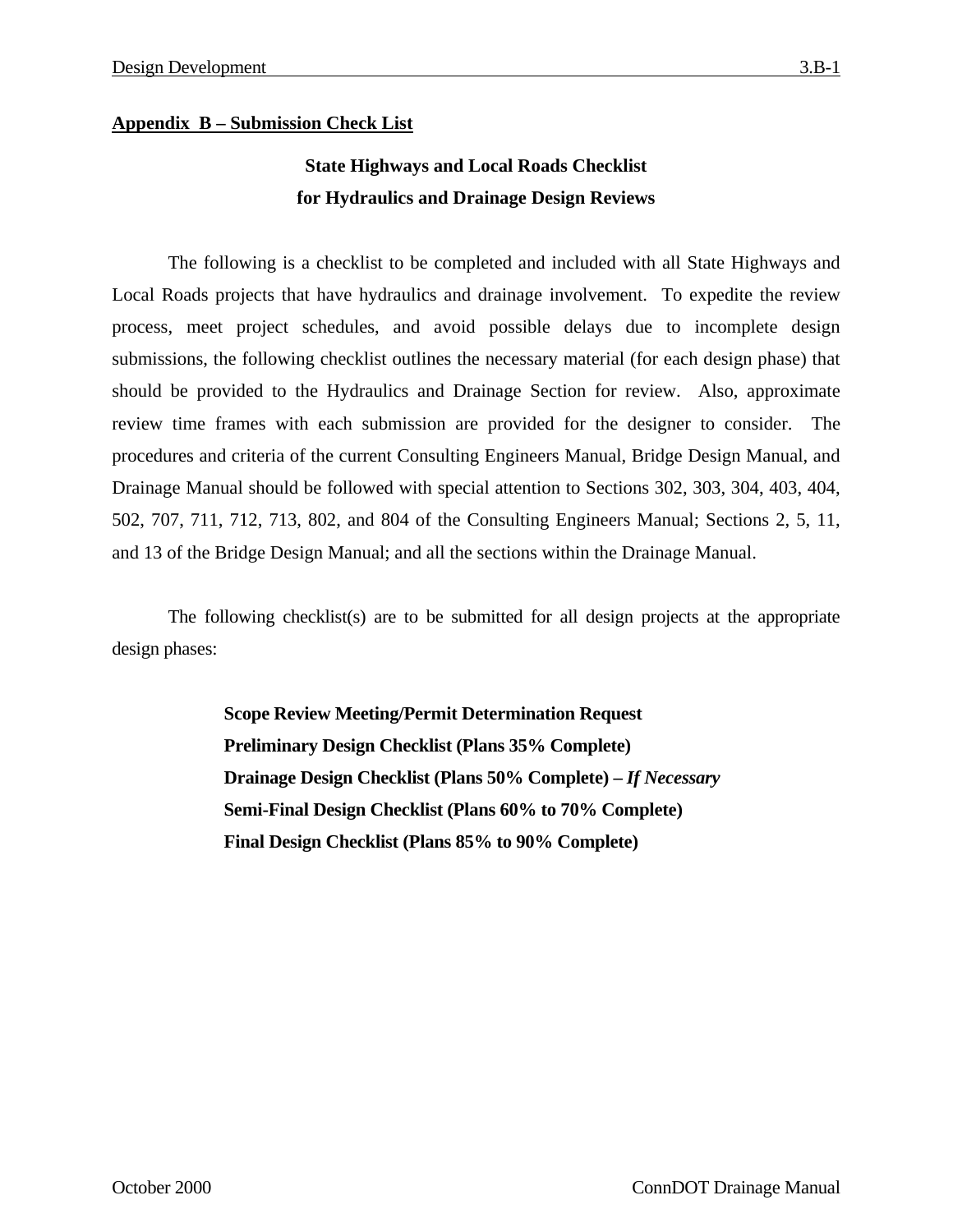| <b>Project No.</b>           |  |
|------------------------------|--|
| Roadway                      |  |
| <b>Town</b>                  |  |
| Date                         |  |
| <b>Signature of Engineer</b> |  |

## **Scope Review Meeting/Permit Determination Request**

*Allow a 2-3 week review time.* 

**a.** Project description with a brief statement of hydraulics and drainage involvement.

| $\Box$ Included | $\vert$ $\vert$ N/A |
|-----------------|---------------------|
|-----------------|---------------------|

**b.** Request for determination of permit involvement.

|  | l Included |  | $\mathsf{IN/A}$ |
|--|------------|--|-----------------|
|--|------------|--|-----------------|

**c.** Location plan.

|  | l Included |  | IN/A |
|--|------------|--|------|
|--|------------|--|------|

- **d.** Available plans, profiles, cross sections, etc…
	- Included  $N/A$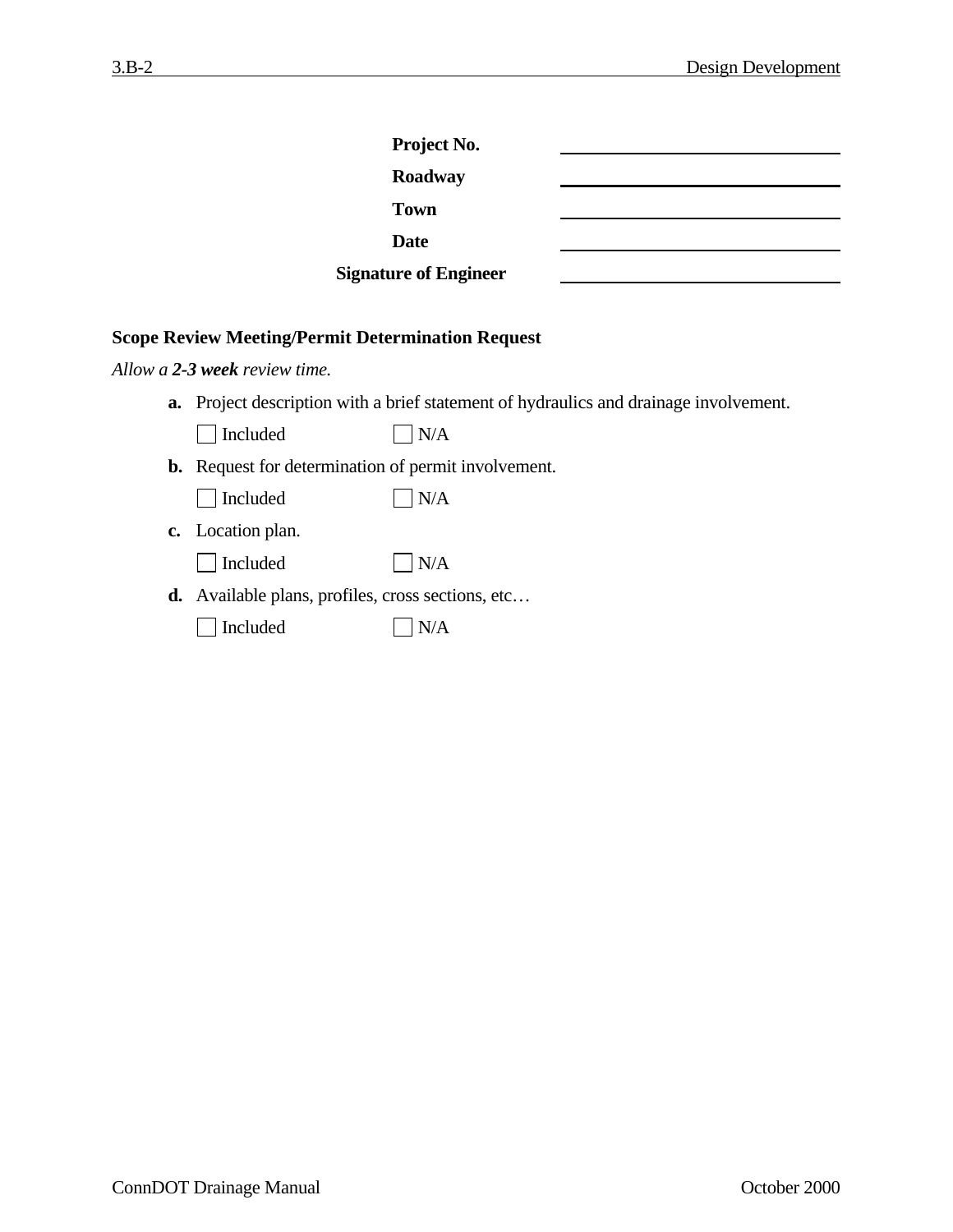| Project No.                  |  |
|------------------------------|--|
| Roadway                      |  |
| <b>Town</b>                  |  |
| <b>Date</b>                  |  |
| <b>Designed By</b>           |  |
| <b>Signature of Engineer</b> |  |

## **Preliminary Design Checklist (Plans 35% Complete)**

*Allow a 3-4 week review time.* 

The Preliminary Design Submission should include the following:

# **a. Preliminary Design Statement**

The design statement should contain a narrative for the following:

| Included                                                                           | Not Included                               | Not Applicable                                                                                                                                                                                                                                                                                                                                                                                                                                                                                                                                                                                                                                                                                       |
|------------------------------------------------------------------------------------|--------------------------------------------|------------------------------------------------------------------------------------------------------------------------------------------------------------------------------------------------------------------------------------------------------------------------------------------------------------------------------------------------------------------------------------------------------------------------------------------------------------------------------------------------------------------------------------------------------------------------------------------------------------------------------------------------------------------------------------------------------|
|                                                                                    |                                            |                                                                                                                                                                                                                                                                                                                                                                                                                                                                                                                                                                                                                                                                                                      |
|                                                                                    |                                            |                                                                                                                                                                                                                                                                                                                                                                                                                                                                                                                                                                                                                                                                                                      |
| b.) > 2.59 km <sup>2</sup> (1 mi <sup>2</sup> )                                    |                                            |                                                                                                                                                                                                                                                                                                                                                                                                                                                                                                                                                                                                                                                                                                      |
| Included                                                                           | Not Included                               | Not Applicable                                                                                                                                                                                                                                                                                                                                                                                                                                                                                                                                                                                                                                                                                       |
|                                                                                    |                                            |                                                                                                                                                                                                                                                                                                                                                                                                                                                                                                                                                                                                                                                                                                      |
| Included                                                                           | Not Included                               | Not Applicable                                                                                                                                                                                                                                                                                                                                                                                                                                                                                                                                                                                                                                                                                       |
| Water diversions.                                                                  |                                            |                                                                                                                                                                                                                                                                                                                                                                                                                                                                                                                                                                                                                                                                                                      |
| Included                                                                           | Not Included                               | Not Applicable                                                                                                                                                                                                                                                                                                                                                                                                                                                                                                                                                                                                                                                                                       |
|                                                                                    |                                            |                                                                                                                                                                                                                                                                                                                                                                                                                                                                                                                                                                                                                                                                                                      |
| Included                                                                           | Not Included                               | Not Applicable                                                                                                                                                                                                                                                                                                                                                                                                                                                                                                                                                                                                                                                                                       |
|                                                                                    |                                            |                                                                                                                                                                                                                                                                                                                                                                                                                                                                                                                                                                                                                                                                                                      |
| Included                                                                           | Not Included                               | Not Applicable                                                                                                                                                                                                                                                                                                                                                                                                                                                                                                                                                                                                                                                                                       |
|                                                                                    |                                            |                                                                                                                                                                                                                                                                                                                                                                                                                                                                                                                                                                                                                                                                                                      |
| Included                                                                           | Not Included                               | Not Applicable                                                                                                                                                                                                                                                                                                                                                                                                                                                                                                                                                                                                                                                                                       |
|                                                                                    |                                            |                                                                                                                                                                                                                                                                                                                                                                                                                                                                                                                                                                                                                                                                                                      |
| Included                                                                           | Not Included                               | Not Applicable                                                                                                                                                                                                                                                                                                                                                                                                                                                                                                                                                                                                                                                                                       |
|                                                                                    |                                            |                                                                                                                                                                                                                                                                                                                                                                                                                                                                                                                                                                                                                                                                                                      |
|                                                                                    | Not Included                               | Not Applicable                                                                                                                                                                                                                                                                                                                                                                                                                                                                                                                                                                                                                                                                                       |
|                                                                                    |                                            |                                                                                                                                                                                                                                                                                                                                                                                                                                                                                                                                                                                                                                                                                                      |
| maintenance departments for local road projects or ConnDOT Maintenance departments |                                            |                                                                                                                                                                                                                                                                                                                                                                                                                                                                                                                                                                                                                                                                                                      |
|                                                                                    |                                            |                                                                                                                                                                                                                                                                                                                                                                                                                                                                                                                                                                                                                                                                                                      |
|                                                                                    |                                            | Not Applicable                                                                                                                                                                                                                                                                                                                                                                                                                                                                                                                                                                                                                                                                                       |
|                                                                                    | Tidal Involvement.<br>Included<br>Included | 1. Description of hydraulics and drainage involvement.<br>A list of existing culvert or bridge crossings for tributary areas:<br>a.) > 81 ha (200 Acres) and < 2.59 km <sup>2</sup> (1 mi <sup>2</sup> )<br>Available fish passage information from the ConnDEP Fisheries Division.<br>Justification for drainage design not consistent with the Drainage Manual criteria.<br>List of permit requirements (ie: FPM, SCEL, DAM, CAM, etc).<br>Required detention designs.<br>Any unusual designs such as pumping stations.<br><b>10.</b> Investigation of existing drainage concerns and/or problems. Contact Town/City<br>and district drainage engineer for State highway projects.<br>Not Included |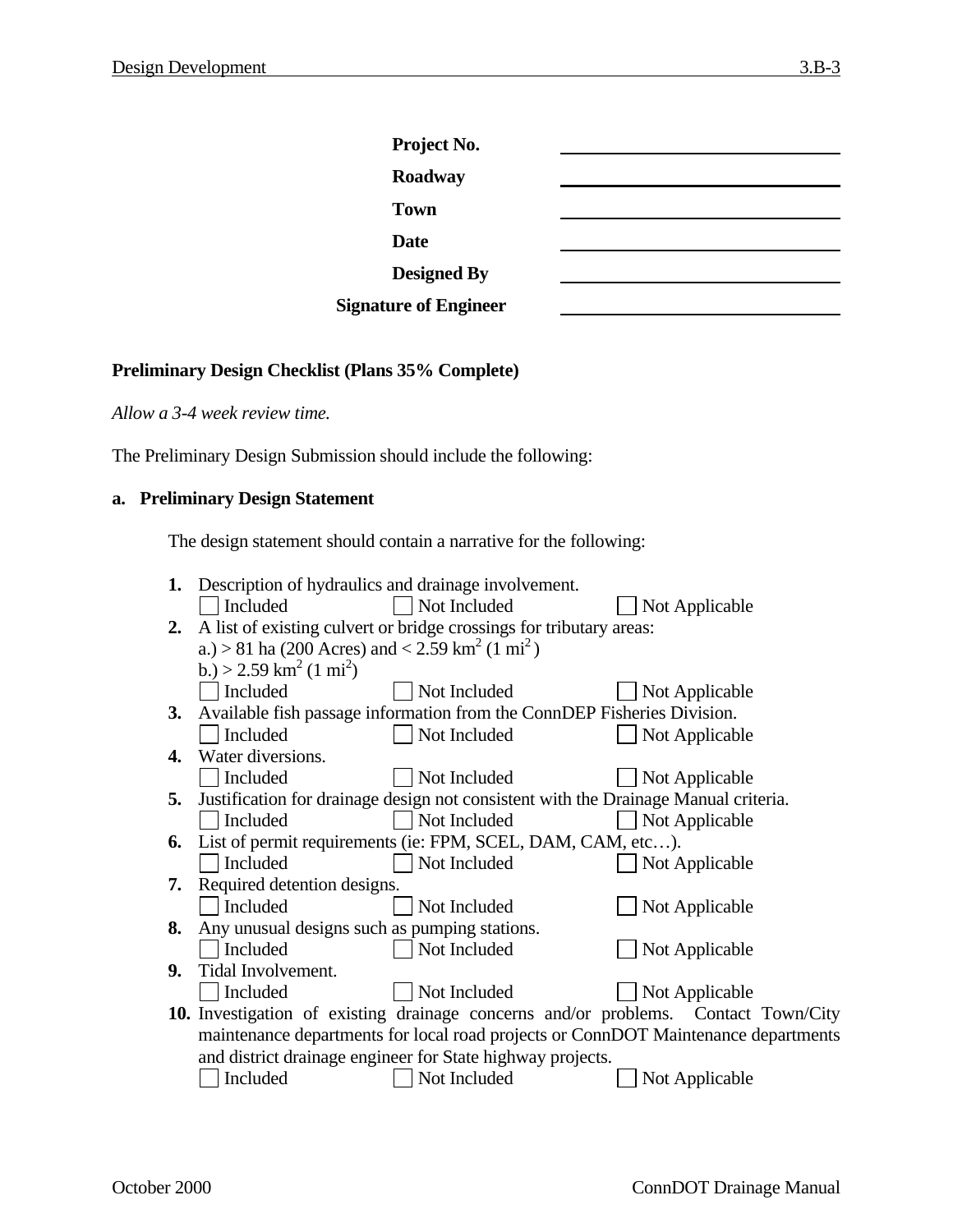## **b. Plans, Profiles and available Cross Sections**

|    | 1. Watercourses, perennial and intermittent should be shown and labeled. |                                                                           |                                                                                                                                                                                                                                                                                                                                                                                                                                                                                                                                                                                                                                                                                                                                                                                                                                                                                                                                 |
|----|--------------------------------------------------------------------------|---------------------------------------------------------------------------|---------------------------------------------------------------------------------------------------------------------------------------------------------------------------------------------------------------------------------------------------------------------------------------------------------------------------------------------------------------------------------------------------------------------------------------------------------------------------------------------------------------------------------------------------------------------------------------------------------------------------------------------------------------------------------------------------------------------------------------------------------------------------------------------------------------------------------------------------------------------------------------------------------------------------------|
|    | Included                                                                 | Not Included                                                              | Not Applicable                                                                                                                                                                                                                                                                                                                                                                                                                                                                                                                                                                                                                                                                                                                                                                                                                                                                                                                  |
|    |                                                                          |                                                                           |                                                                                                                                                                                                                                                                                                                                                                                                                                                                                                                                                                                                                                                                                                                                                                                                                                                                                                                                 |
|    | structures.                                                              |                                                                           |                                                                                                                                                                                                                                                                                                                                                                                                                                                                                                                                                                                                                                                                                                                                                                                                                                                                                                                                 |
|    | Included                                                                 | Not Included                                                              | Not Applicable                                                                                                                                                                                                                                                                                                                                                                                                                                                                                                                                                                                                                                                                                                                                                                                                                                                                                                                  |
|    |                                                                          |                                                                           |                                                                                                                                                                                                                                                                                                                                                                                                                                                                                                                                                                                                                                                                                                                                                                                                                                                                                                                                 |
|    | Included                                                                 | Not Included                                                              | Not Applicable                                                                                                                                                                                                                                                                                                                                                                                                                                                                                                                                                                                                                                                                                                                                                                                                                                                                                                                  |
| 4. |                                                                          |                                                                           |                                                                                                                                                                                                                                                                                                                                                                                                                                                                                                                                                                                                                                                                                                                                                                                                                                                                                                                                 |
|    | Included                                                                 | Not Included                                                              | Not Applicable                                                                                                                                                                                                                                                                                                                                                                                                                                                                                                                                                                                                                                                                                                                                                                                                                                                                                                                  |
|    |                                                                          |                                                                           |                                                                                                                                                                                                                                                                                                                                                                                                                                                                                                                                                                                                                                                                                                                                                                                                                                                                                                                                 |
|    | Included                                                                 |                                                                           | Not Applicable                                                                                                                                                                                                                                                                                                                                                                                                                                                                                                                                                                                                                                                                                                                                                                                                                                                                                                                  |
|    |                                                                          |                                                                           |                                                                                                                                                                                                                                                                                                                                                                                                                                                                                                                                                                                                                                                                                                                                                                                                                                                                                                                                 |
|    |                                                                          | Not Included                                                              | Not Applicable                                                                                                                                                                                                                                                                                                                                                                                                                                                                                                                                                                                                                                                                                                                                                                                                                                                                                                                  |
|    |                                                                          |                                                                           |                                                                                                                                                                                                                                                                                                                                                                                                                                                                                                                                                                                                                                                                                                                                                                                                                                                                                                                                 |
|    | and swales.                                                              |                                                                           |                                                                                                                                                                                                                                                                                                                                                                                                                                                                                                                                                                                                                                                                                                                                                                                                                                                                                                                                 |
|    |                                                                          |                                                                           | Not Applicable                                                                                                                                                                                                                                                                                                                                                                                                                                                                                                                                                                                                                                                                                                                                                                                                                                                                                                                  |
|    |                                                                          |                                                                           |                                                                                                                                                                                                                                                                                                                                                                                                                                                                                                                                                                                                                                                                                                                                                                                                                                                                                                                                 |
|    |                                                                          |                                                                           | Not Applicable                                                                                                                                                                                                                                                                                                                                                                                                                                                                                                                                                                                                                                                                                                                                                                                                                                                                                                                  |
|    |                                                                          |                                                                           |                                                                                                                                                                                                                                                                                                                                                                                                                                                                                                                                                                                                                                                                                                                                                                                                                                                                                                                                 |
|    |                                                                          |                                                                           |                                                                                                                                                                                                                                                                                                                                                                                                                                                                                                                                                                                                                                                                                                                                                                                                                                                                                                                                 |
|    |                                                                          |                                                                           |                                                                                                                                                                                                                                                                                                                                                                                                                                                                                                                                                                                                                                                                                                                                                                                                                                                                                                                                 |
|    |                                                                          |                                                                           |                                                                                                                                                                                                                                                                                                                                                                                                                                                                                                                                                                                                                                                                                                                                                                                                                                                                                                                                 |
|    |                                                                          |                                                                           |                                                                                                                                                                                                                                                                                                                                                                                                                                                                                                                                                                                                                                                                                                                                                                                                                                                                                                                                 |
|    |                                                                          |                                                                           | Not Applicable                                                                                                                                                                                                                                                                                                                                                                                                                                                                                                                                                                                                                                                                                                                                                                                                                                                                                                                  |
|    |                                                                          |                                                                           |                                                                                                                                                                                                                                                                                                                                                                                                                                                                                                                                                                                                                                                                                                                                                                                                                                                                                                                                 |
|    |                                                                          |                                                                           |                                                                                                                                                                                                                                                                                                                                                                                                                                                                                                                                                                                                                                                                                                                                                                                                                                                                                                                                 |
|    |                                                                          |                                                                           |                                                                                                                                                                                                                                                                                                                                                                                                                                                                                                                                                                                                                                                                                                                                                                                                                                                                                                                                 |
|    |                                                                          |                                                                           |                                                                                                                                                                                                                                                                                                                                                                                                                                                                                                                                                                                                                                                                                                                                                                                                                                                                                                                                 |
|    | Included                                                                 | Not Included                                                              | Not Applicable                                                                                                                                                                                                                                                                                                                                                                                                                                                                                                                                                                                                                                                                                                                                                                                                                                                                                                                  |
|    |                                                                          |                                                                           |                                                                                                                                                                                                                                                                                                                                                                                                                                                                                                                                                                                                                                                                                                                                                                                                                                                                                                                                 |
|    | 6.<br>1.                                                                 | Included<br>Included<br>Included<br><b>Watershed Area Map</b><br>Included | 2. Special drainage provisions such as sedimentation basins and/or non standard drainage<br>3. Approximate slope limits.<br>Taking lines and property lines.<br>5. Existing ground line and existing structures.<br>Not Included<br>Existing drainage rights from survey information.<br>7. Preliminary conceptual layout of proposed drainage system including channels, ditches<br>Not Included<br>8. FEMA 100 year floodplain and/or SCEL shown and labeled.<br>Not Included<br>An overview contour map (100 or 200 scale contour map or USGS 2000 scale<br>topographic map) for the project showing watershed areas for all cross culverts.<br>Not Included<br>d. Structures with drainage areas > $2.59 \text{ km}^2 \cdot (1 \text{ mi}^2)$<br>1. Hydrology computations determining the drainage area and design discharge.<br>2. Preliminary hydraulic and scour computations for the structure type study alternatives |

(the above hydrology computations must be approved prior to the start of the preliminary hydraulic computations).<br>  $\Box$  Included  $\Box$  Not Inc □ Not Included Not Applicable

Provide justification for items **Not Included**. Justification should correspond to letter and number (e.g.: **a.1., b.1., c.1.**, etc…).

**\_\_\_\_\_\_\_\_\_\_\_\_\_\_\_\_\_\_\_\_\_\_\_\_\_\_\_\_\_\_\_\_\_\_\_\_\_\_\_\_\_\_\_\_\_\_\_\_\_\_\_\_\_\_\_\_\_\_\_\_\_\_\_\_\_\_\_\_\_\_\_\_\_\_\_\_\_\_\_ \_\_\_\_\_\_\_\_\_\_\_\_\_\_\_\_\_\_\_\_\_\_\_\_\_\_\_\_\_\_\_\_\_\_\_\_\_\_\_\_\_\_\_\_\_\_\_\_\_\_\_\_\_\_\_\_\_\_\_\_\_\_\_\_\_\_\_\_\_\_\_\_\_\_\_\_\_\_\_**

**\_\_\_\_\_\_\_\_\_\_\_\_\_\_\_\_\_\_\_\_\_\_\_\_\_\_\_\_\_\_\_\_\_\_\_\_\_\_\_\_\_\_\_\_\_\_\_\_\_\_\_\_\_\_\_\_\_\_\_\_\_\_\_\_\_\_\_\_\_\_\_\_\_\_\_\_\_\_\_ \_\_\_\_\_\_\_\_\_\_\_\_\_\_\_\_\_\_\_\_\_\_\_\_\_\_\_\_\_\_\_\_\_\_\_\_\_\_\_\_\_\_\_\_\_\_\_\_\_\_\_\_\_\_\_\_\_\_\_\_\_\_\_\_\_\_\_\_\_\_\_\_\_\_\_\_\_\_\_ \_\_\_\_\_\_\_\_\_\_\_\_\_\_\_\_\_\_\_\_\_\_\_\_\_\_\_\_\_\_\_\_\_\_\_\_\_\_\_\_\_\_\_\_\_\_\_\_\_\_\_\_\_\_\_\_\_\_\_\_\_\_\_\_\_\_\_\_\_\_\_\_\_\_\_\_\_\_\_**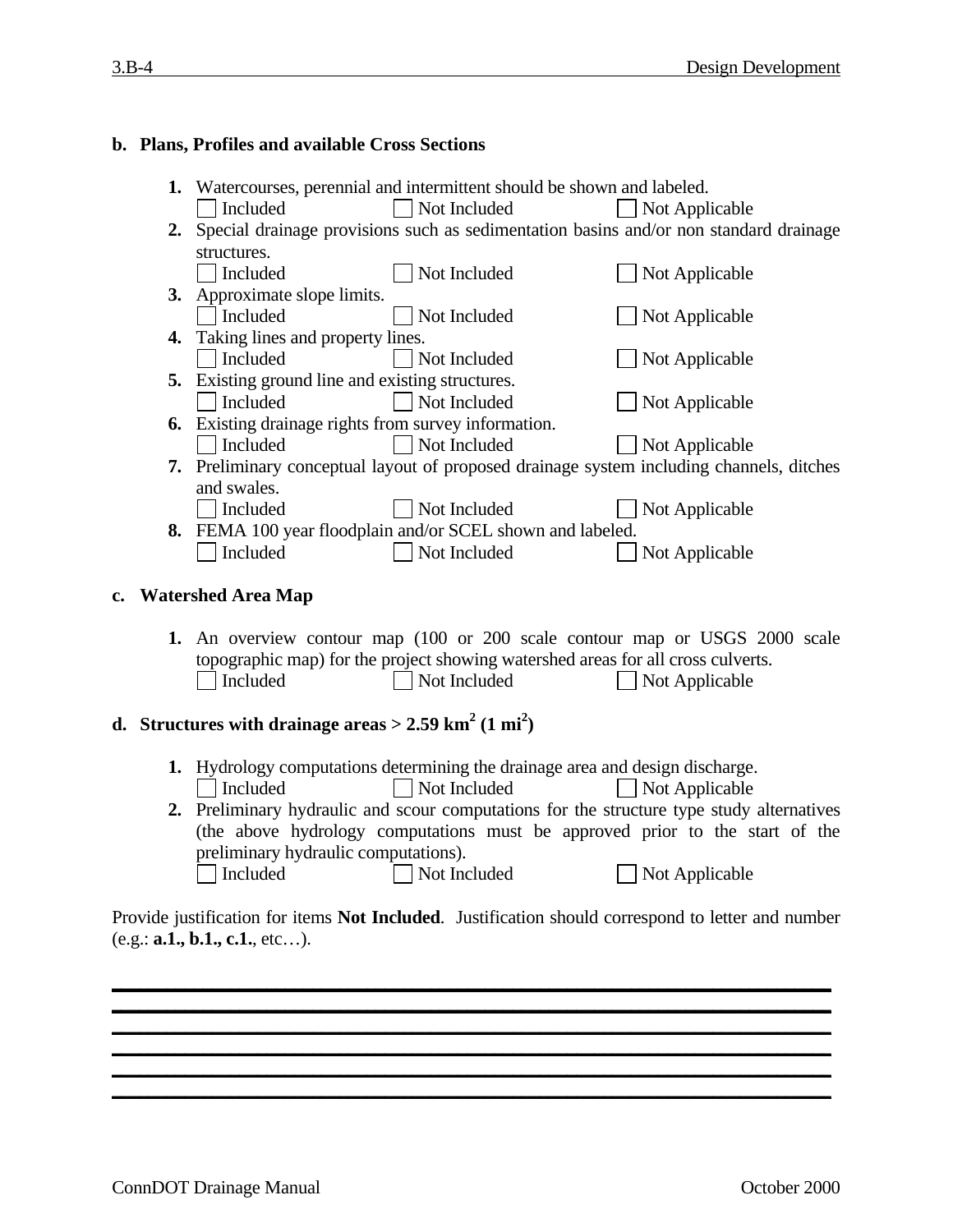| Project No.                  |  |
|------------------------------|--|
| Roadway                      |  |
| <b>Town</b>                  |  |
| <b>Date</b>                  |  |
| <b>Designed By</b>           |  |
| <b>Signature of Engineer</b> |  |

#### **Drainage Design Checklist (Plans 50% Complete)**

*Allow a 6-8 week review time* 

See *Note* below.

### **Semi-Final Design Checklist (Plans 60% to 70% Complete)**

*Allow a 5-6 week review time* 

**Note:** A separate, earlier drainage submission (at approximately 50% completion) may be required if the drainage design is particularly complicated, requires significant right of way and/or otherwise might jeopardize the schedule of the project. **This checklist MUST accompany both of these submissions**.

*Indicate which submission this checklist is for and include the following information:* 

*Drainage Design Submission Semi-Final Design Submission* 

#### **a. Draft Drainage Report**

- **1.** Disposition of Preliminary Design/Drainage Design Submission comments with written responses justifying comments not incorporated. □ Included Not Included Not Applicable
- **2.** A condition survey of the existing drainage pipes and structures that are to remain in use should be investigated for structural adequacy and documented. (See Section 3.6.3.) Included Not Included Not Applicable
- **3.** The condition of existing ditches that are to remain in use should be field inspected, analyzed and results documented to verify their stability and the need for cleaning and reshaping.
	- Included Not Included Not Applicable
- 
- 
- **4.** The condition of the outlet at the existing discharge points should be investigated and documented to ensure no erosion or sediment problems exist. If outlet protection is required, it should be incorporated into the project and computations submitted. Included Not Included Not Applicable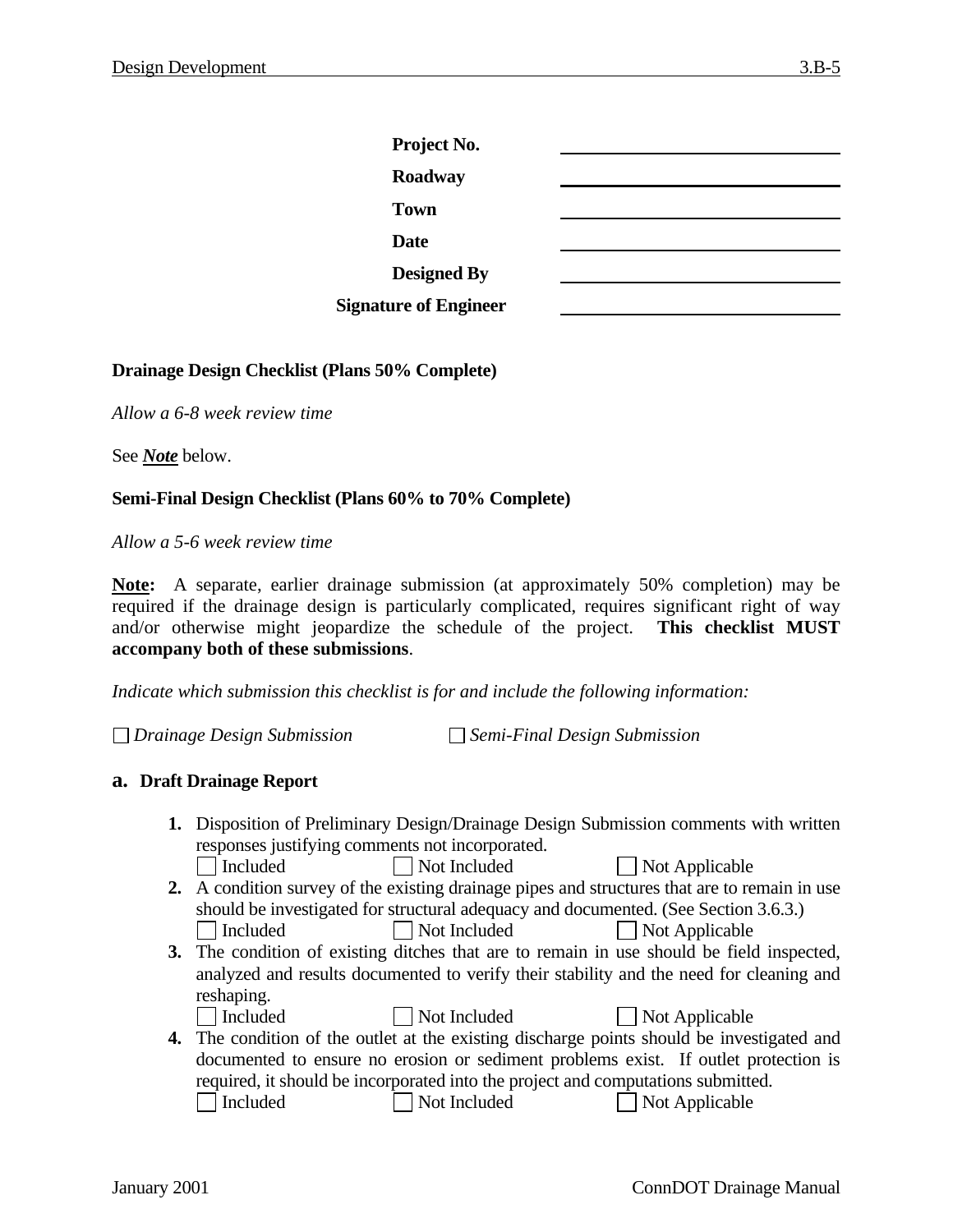| 5. A condition survey report including items 2, 3, and 4 above. (See Appendix A and B,                                |
|-----------------------------------------------------------------------------------------------------------------------|
| Chapter 4)                                                                                                            |
| Included<br>Not Included<br>$\Box$ Not Applicable                                                                     |
| 6. Drainage design computations should include gutter flow analysis, storm sewer design,                              |
| and hydraulic gradeline (HGL). The hydraulic gradeline should be analyzed to ensure                                   |
| 0.3m (1 ft) freeboard is maintained at drainage structures. This analysis should consider                             |
| all friction, entrance, junction, exit and bend losses. Designer to verify that the proposed                          |
| drainage will not adversely impact the existing downstream storm system or property                                   |
| owners. (See Chapter 11, Storm Drainage Systems.)<br>Not Included<br>Not Applicable<br>$\vert$ Included               |
| 7. Drainage computations should identify structures by station and offset rather than by a                            |
| numerical identifier. If station and offset is not feasible for the computations then                                 |
| include an index with the location of the structure corresponding to its numerical                                    |
| identifier. The watershed map should be prepared accordingly.                                                         |
| Not Included<br>$\vert$ Not Applicable<br>Included                                                                    |
| 8. Existing drainage systems shall be analyzed for hydraulic adequacy to meet the                                     |
| proposed conditions and, if found inadequate, an upgrade will be designed in                                          |
| conformance with the criteria established in the Drainage Manual.                                                     |
| Not Included<br>  Included<br>$\Box$ Not Applicable                                                                   |
| 9. All roadway drainage systems should be brought to a suitable outlet.                                               |
| Not Included<br>Included<br>$\Box$ Not Applicable                                                                     |
| 10. If upgrading of pipes downstream of the project is necessary, then additional rights may                          |
| need to be acquired.                                                                                                  |
| Not Included<br>  Included<br>Not Applicable                                                                          |
| 11. The need for temporary drainage should be addressed. Temporary drainage                                           |
| computations should be prepared in accordance with criteria in the Drainage Manual.<br>(See Section $3.6.11$ .)       |
| Not Included<br>  Included<br>$\Box$ Not Applicable                                                                   |
| 12. Proposed swales, ditches and channels should be designed in accordance with HEC-15                                |
| for discharges 1.42 $\text{m}^3\text{/s}$ (50 ft <sup>3</sup> /s) and less or HEC-11 for discharges in excess of 1.42 |
| $m3/s$ (50 ft <sup>3</sup> /s). (See Chapter 7, Channels.)                                                            |
| Included<br>  Not Included<br>$\Box$ Not Applicable                                                                   |
| 13. Minor and small cross culvert design computations with culvert data sheet. (See                                   |
| Chapter 8, Culverts.)                                                                                                 |
| Not Included<br>Included<br>Not Applicable                                                                            |
| 14. Topographic mapping with watershed area delineated for each inlet and/or cross culverts                           |
| as required to perform the drainage calculations. The flow path used in the time of                                   |
| concentration calculation and coefficient of imperviousness should be shown for each                                  |
| area. (See Chapter 6, Hydrology.)                                                                                     |
| Not Included<br>Included<br>Not Applicable<br>15. Diversion identified.                                               |
| Not Included<br>Included<br>Not Applicable                                                                            |
| 16. All plans, computations and reports identify the responsible engineers who prepared and                           |
| checked the work.                                                                                                     |
| Included<br>Not Included<br>Not Applicable                                                                            |
| 17. Alternate types of drainage pipe material have been considered and documented.                                    |
| Included<br>Not Included<br>Not Applicable                                                                            |
|                                                                                                                       |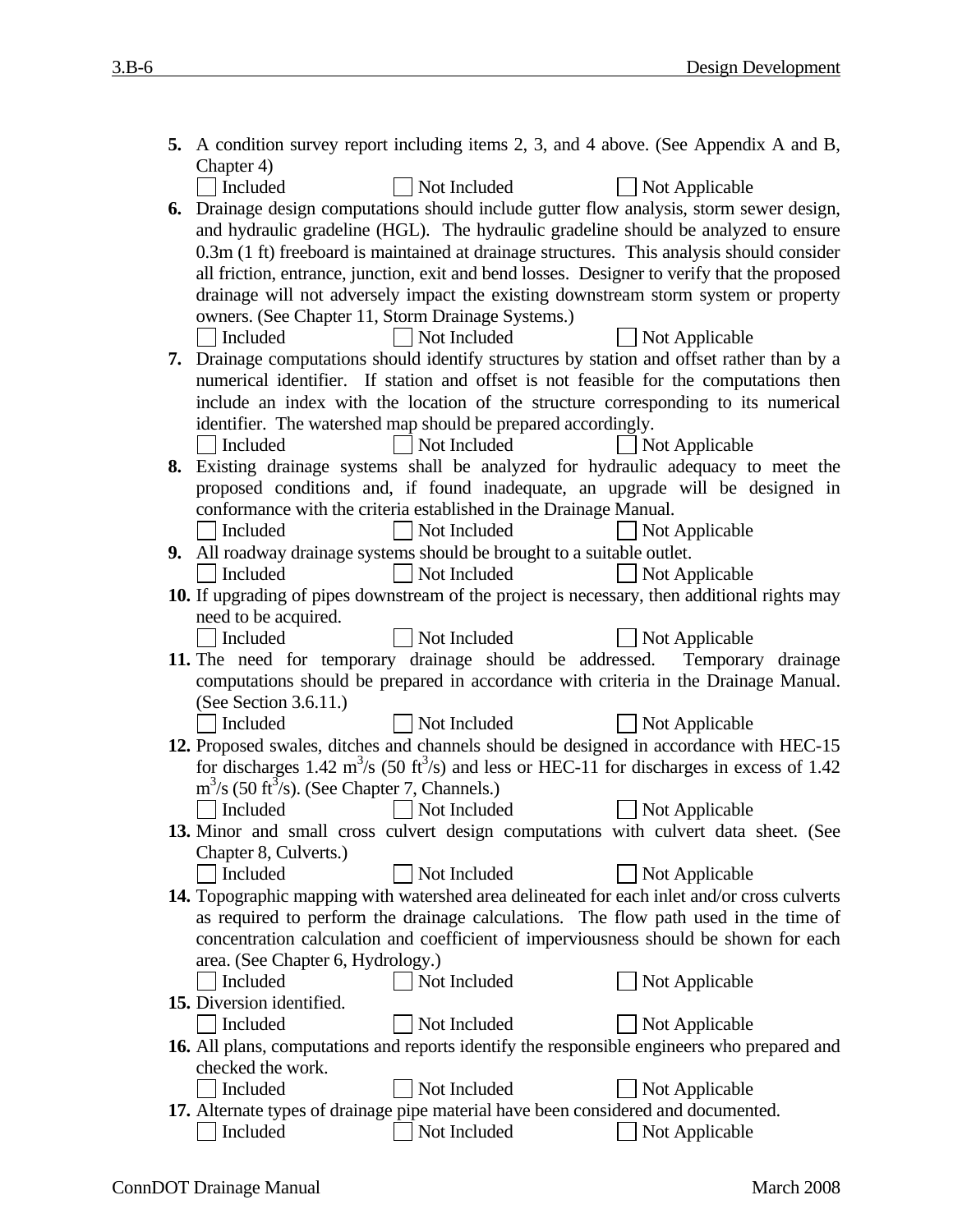# **b. Plans, Profiles and Cross Sections**

|    |                                                                                | 1. The existing and proposed storm drainage shown to their outlets.                       |                                                                                               |
|----|--------------------------------------------------------------------------------|-------------------------------------------------------------------------------------------|-----------------------------------------------------------------------------------------------|
|    | Included                                                                       | Not Included                                                                              | Not Applicable                                                                                |
|    |                                                                                |                                                                                           | 2. Size and type of existing drainage pipes/structures and disposition of pipes/structures to |
|    | be abandoned.                                                                  |                                                                                           |                                                                                               |
|    | Included                                                                       | Not Included                                                                              | Not Applicable                                                                                |
|    |                                                                                |                                                                                           | 3. Properties affected by diversions should be shown on the plans so that proper rights can   |
|    | be acquired.                                                                   |                                                                                           |                                                                                               |
|    | Included                                                                       | Not Included                                                                              | Not Applicable                                                                                |
|    | 4. Drainage Rights and Easements.                                              |                                                                                           |                                                                                               |
|    | Included                                                                       | Not Included                                                                              | Not Applicable                                                                                |
|    |                                                                                | 5. Outlet Protection shown on plans and details provided.                                 |                                                                                               |
|    | Included                                                                       | Not Included                                                                              | Not Applicable                                                                                |
|    |                                                                                |                                                                                           | 6. Intersection grading plans to ensure inlets are located at the low points to alleviate     |
|    |                                                                                | ponding/icing conditions. Top of frame elevation should be shown.                         |                                                                                               |
|    | Included                                                                       | Not Included                                                                              | Not Applicable                                                                                |
|    |                                                                                |                                                                                           | 7. In areas where cross culverts are being extended, replaced, or where outlet protection is  |
|    |                                                                                |                                                                                           | proposed a profile or cross section of the natural ground should be provided to show          |
|    |                                                                                | how the inverts will tie into the existing topography.                                    |                                                                                               |
|    | Included                                                                       | Not Included                                                                              | Not Applicable                                                                                |
|    |                                                                                |                                                                                           | 8. The top of frame and invert elevations for each storm drainage structure shown.            |
|    |                                                                                | Proposed drainage structures shall be identified by station and offset on cross sections. |                                                                                               |
|    | Included                                                                       | Not Included                                                                              | Not Applicable                                                                                |
|    | swales.                                                                        |                                                                                           | 9. Existing and proposed drainage patterns (flow arrows) of pipes, ditches, channel and       |
|    | Included                                                                       | Not Included                                                                              | Not Applicable                                                                                |
|    |                                                                                | 10. Details for any special drainage structures not found in the Standard Drawings.       |                                                                                               |
|    | Included                                                                       | Not Included                                                                              | Not Applicable                                                                                |
|    |                                                                                |                                                                                           | 11. The direction of flow should be shown by arrows to 61m (200 ft.) beyond any drainage      |
|    |                                                                                |                                                                                           | outlet, or shown to terminate by dissipation or entrance into a watercourse or body of        |
|    | water.                                                                         |                                                                                           |                                                                                               |
|    | Included                                                                       | Not Included                                                                              | Not Applicable                                                                                |
|    |                                                                                |                                                                                           |                                                                                               |
|    | c. Structures with drainage areas > $2.59 \text{ km}^2 \cdot (1 \text{ mi}^2)$ |                                                                                           |                                                                                               |
|    | 1. Draft hydraulic design report.                                              |                                                                                           |                                                                                               |
|    | Included                                                                       | Not Included                                                                              | Not Applicable                                                                                |
| 2. |                                                                                | Draft scour report when the proposed structure spans the waterway.                        |                                                                                               |
|    | Included                                                                       | Not Included                                                                              | Not Applicable                                                                                |
| 3. | Draft floodway report.                                                         |                                                                                           |                                                                                               |
|    | Included                                                                       | Not Included                                                                              | Not Applicable                                                                                |
| 4. | Draft SCEL report.                                                             |                                                                                           |                                                                                               |
|    | Included                                                                       | Not Included                                                                              | Not Applicable                                                                                |
| 5. | Draft scour report if required.                                                |                                                                                           |                                                                                               |
|    | Included                                                                       | Not Included                                                                              | Not Applicable                                                                                |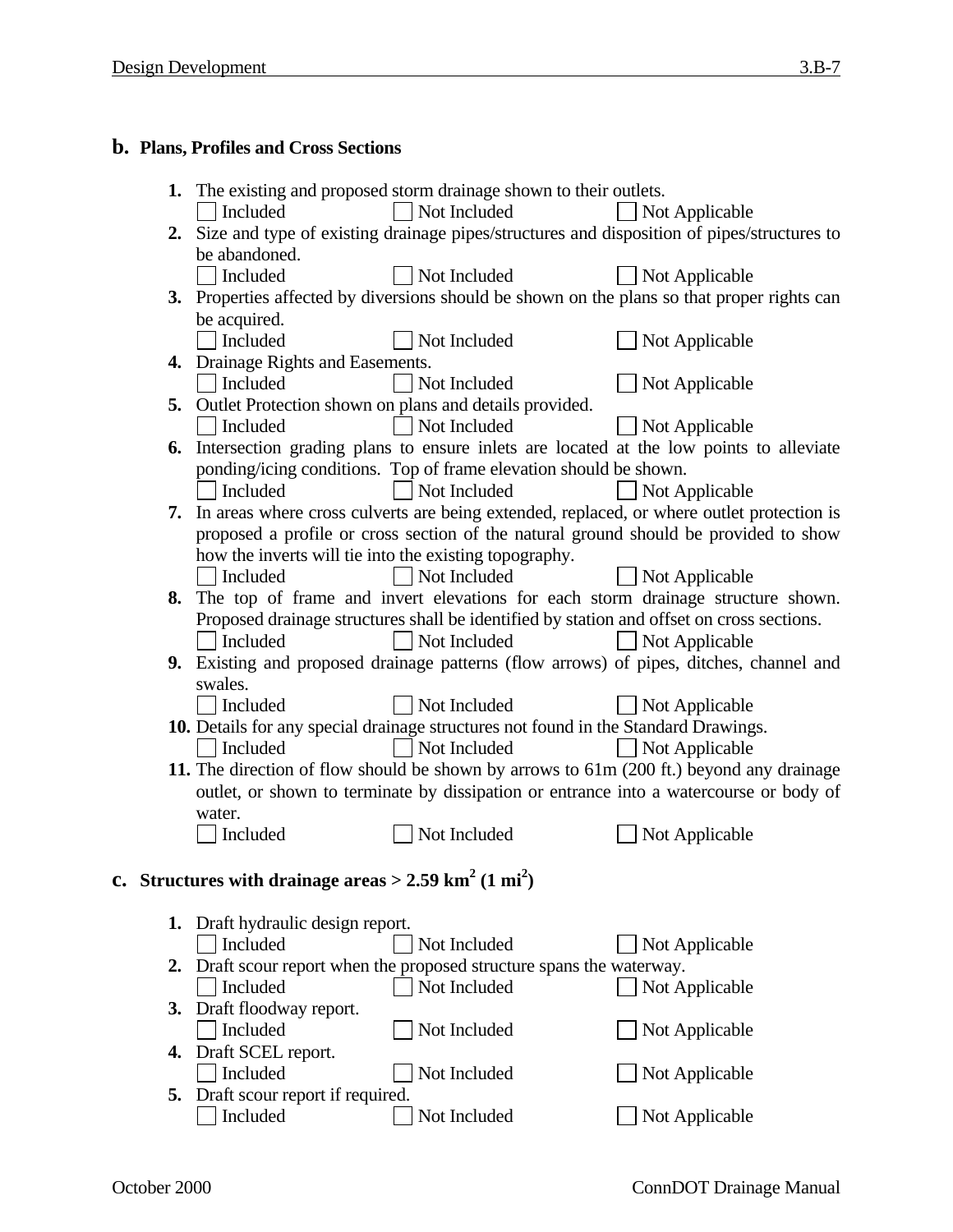Provide justification for items Not Included. Justification should correspond to letter and number.